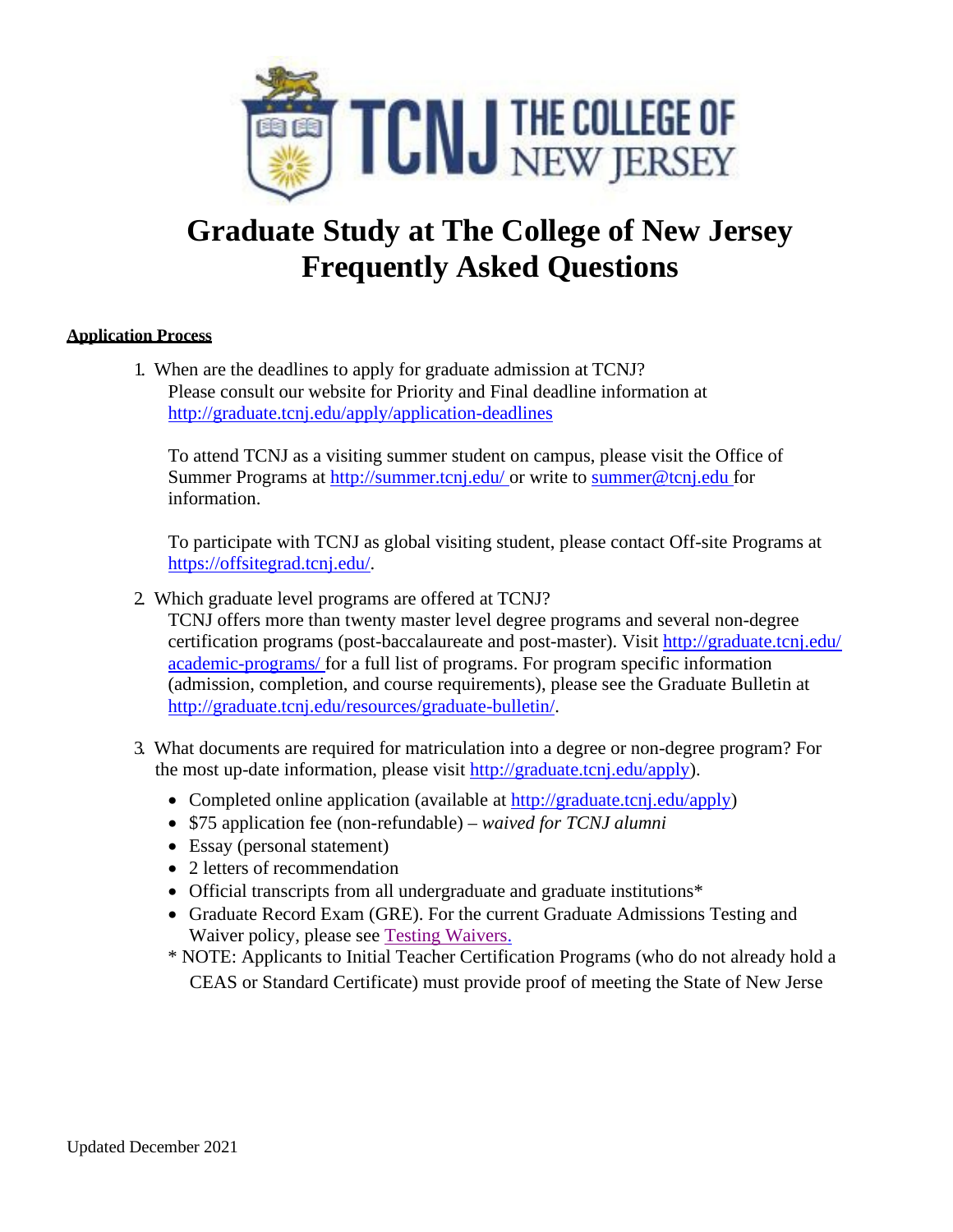Basic Skills Requirement, which may include the submission of GRE scores or proof of certain scores on specific Praxis Basic Skills exams. Please see the Initial Teacher Certification Programs Note and GRE Waiver policy at [http://graduate.tcnj.edu/apply/.](http://graduate.tcnj.edu/apply/)

- TOEFL (or IELTS) is required for non-native speakers
- Copy of Teacher Certification (if applying to a program for which it is required)
- Resume

.

Additional documents may be required by individual programs. This will be specified through the Required Supplemental Documents section of the website at [http://graduate.tcnj.edu/apply\)](http://graduate.tcnj.edu/apply)

• Graduate Assistantship application and resume (optional, see [http://graduate.tcnj.edu/graduate-assistantships/\)](http://graduate.tcnj.edu/graduate-assistantships/)

All above documentation should be sent to The Office of Graduate Studies at the following address:

The College of New Jersey Office of Graduate Studies Green Hall, Rm 202 PO Box 7718 2000 Pennington Road Ewing, NJ 08628 USA

**Important: In order for an application to be considered complete, all required documents must be received by the deadline date published for that program. Incomplete applications cannot be reviewed. Incomplete applications will be held for one academic year prior to being purged.**

**It is the responsibility of the applicant to be sure that all required items are sent and received in the Office of Graduate Studies by the appropriate deadline.**

\* Transcripts are accepted as official when they are received in their original sealed envelope. Transcripts stamped as "Issued to Student" cannot be accepted as official. If your school indicates that a transcript will be stamped as Issued to Student if mailed to you, then please have them send it directly to the Office of Graduate Studies at TCNJ.

Please be sure to let the Office of Graduate Studies know if any of your transcripts will be under a different last name, such as a maiden name.

International students, please see below for information on transcript evaluation. International students planning to study in New Jersey should see below for additional required documents.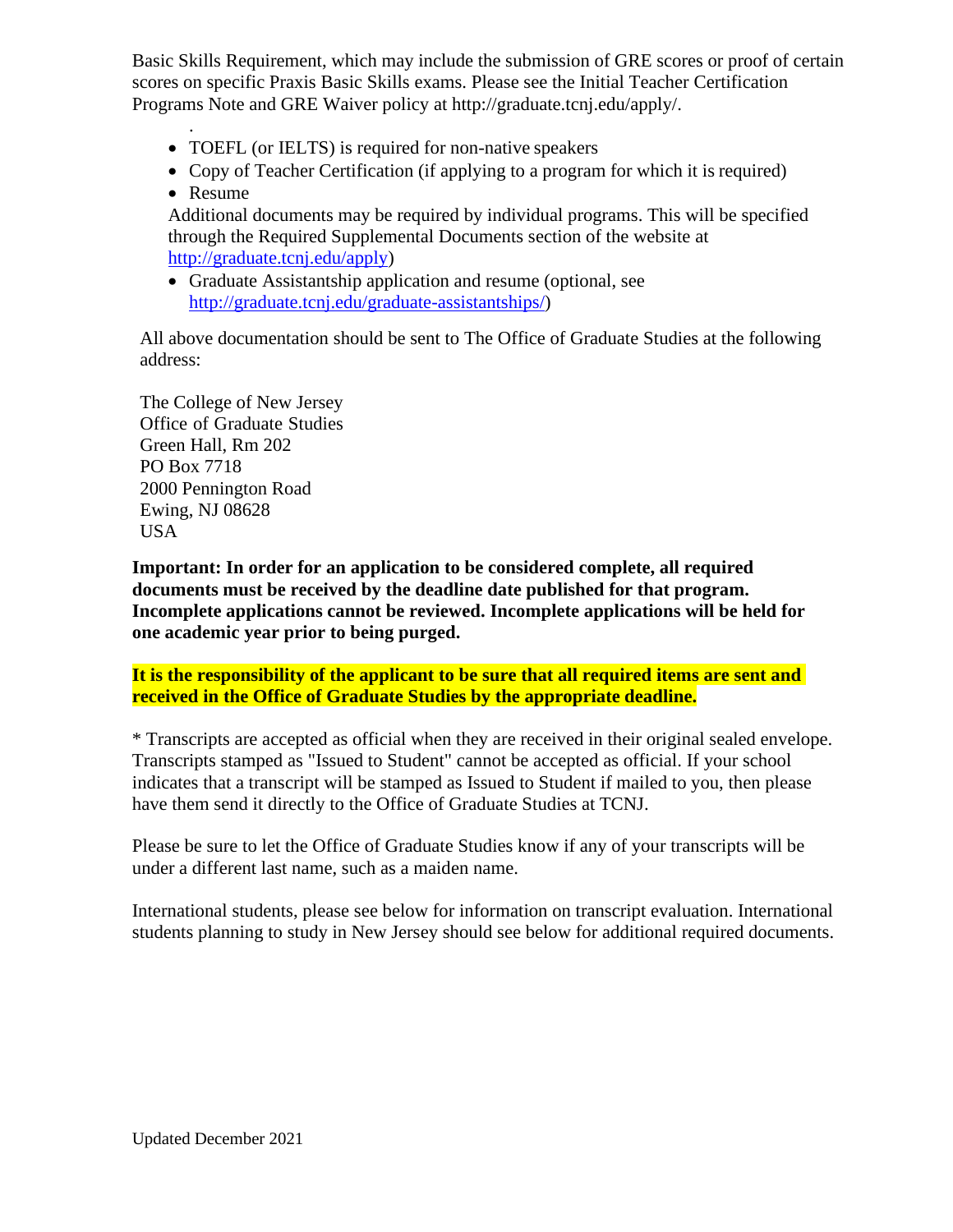4. What if my undergraduate or graduate degree is from another country? Students who have attended college or university outside of the United States must have their transcripts officially translated and evaluated on a course-by-course basis by an accredited agency. A listing of accredited agencies can be found at [http://www.naces.org/members.htm.](http://www.naces.org/members.htm)

International students planning to study in New Jersey must also provide documentation necessary for completion of an I-20 form.

**A handbook with forms and information is available at**

[International Student Services \(tcnj.edu\)](https://iss.tcnj.edu/)**[. Your completed handbook, along with all](https://iss.tcnj.edu/) supporting documents, must be submitted to the Office of Graduate Studies. Please note that international applicants must apply early as additional time is needed to complete the visa process.** These items must be supplied with the application and include:

- Bank affidavit showing the ability to pay for the first year of study and living expenses as well as additional costs for dependents
- Copy of passport information

Questions concerning these documents and the I-20 process should be directed to the Center for Global Engagement, at [iss@tcnj.edu.](mailto:iss@tcnj.edu)

- 5. When and where do I take the GRE?
	- The standardized test, if required, must be completed in time for scores to be provided to TCNJ by the established application deadline date. GRE information may be obtained from ETS at [www.gre.org](http://www.gre.org/) or 1-800-GRE-CALL. For the current GRE waiver policy, please see [Graduate-Admission-Testing-Information-Waivers-Revised-Nov-2019.pdf](https://graduate.tcnj.edu/wp-content/uploads/sites/223/2020/04/Graduate-Admission-Testing-Information-Waivers-Revised-Nov-2019.pdf)  [\(tcnj.edu\).](https://graduate.tcnj.edu/wp-content/uploads/sites/223/2020/04/Graduate-Admission-Testing-Information-Waivers-Revised-Nov-2019.pdf)
- 6. What if I miss the application deadline?

Refer to #1 for next appropriate deadline. If you miss the deadlines to apply for matriculation, you may still apply as a non-matriculant for the fall or spring terms\*, or as a visiting student for the summer term. If you miss the non-matriculation deadlines, you will have to wait and apply for the next admission term. A student's status as a Nonmatriculated or visiting student does not guarantee admission upon applying for matriculation.

\* NOTE: Please see exceptions under #1/Note.

7. Who is considered a Non-Matriculated student?

Qualified applicants who wish to pursue graduate studies for professional development or personal growth may apply for admission under the status of Non-Matriculation. Applicants must hold a bachelor's degree from a regionally accredited institution in the U.S. or proof of equivalent from a foreign university. Minimum GPA requirements are 2.75 cumulative or 3.0 GPA in undergraduate major field of study.

Priority Consideration Deadlines to apply for Non-Matriculation\* are as follows:

August 1 for Fall Non-Matriculation December 1 for Spring Non-Matriculation

Updated December 2021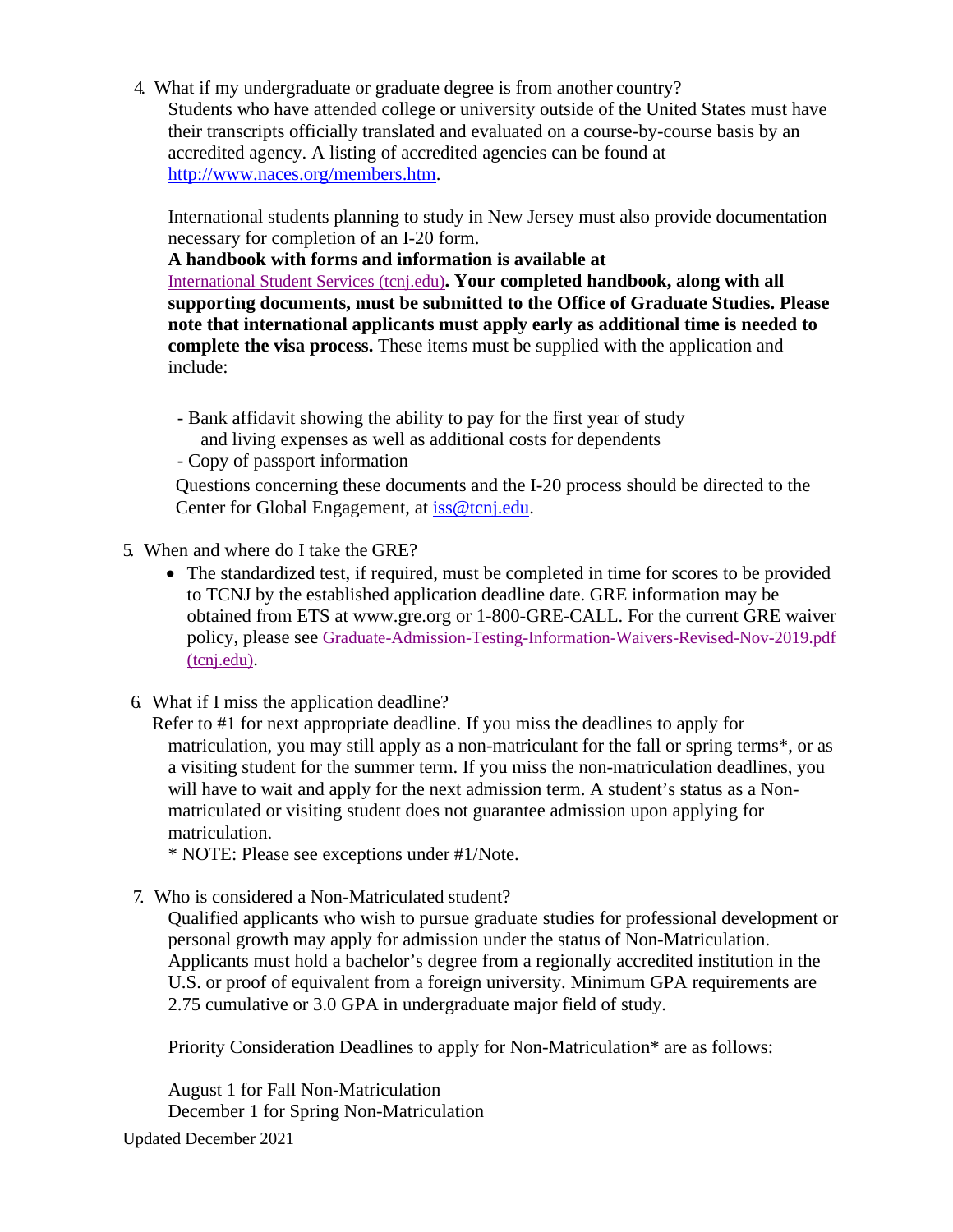# *\* There is one deadline to apply for fall non-matriculation in Counselor Education. That deadline is Febuary1st.*

*There is one deadline to apply for spring non-matriculation in Counselor Education. That deadline is October 1st.*

Applications for Non-Matriculation are available at [http://graduate.tcnj.edu/apply/.](http://graduate.tcnj.edu/apply/) Non-Matriculation applications should be accompanied by official transcripts from all undergraduate and graduate institutions, a student essay, resume, and an application fee. Application for non-matriculation is competitive and enrollment is on an as available basis.

Non-Matriculation students have one year from the time of initial enrollment to matriculate into a degree or certificate program in order to utilize six Non-Matriculation credits toward the degree/certificate. Failure to matriculate in this time frame will negate the use of these credits toward a degree or certificate at TCNJ.

As noted above, non-matriculation is not a category of admission available for students interested in the MEd Educational Leadership: Instruction program (offered in conjunction with the RTC) or the MAT Secondary Education programs.

8. Who is considered a visiting student?

A graduate visiting student is a Non-Matriculant who takes summer courses at our Ewing campus. A graduate visiting student may take a maximum of 3 courses, but as with fall/spring non-matriculation, only a maximum of two courses (6 credits) can be used toward a degree or certificate program if you apply and become accepted for matriculation. A global visiting student is a Non-Matriculant who takes summer or academic year courses at one of our global sites. A global visiting student may take a maximum of 3 courses which can be used toward a degree or certificate program if you apply and become accepted for matriculation.

Students wishing to take summer courses in Ewing should contact the Office of Summer Programs at [http://summer.tcnj.edu o](http://summer.tcnj.edu/)r 609-771-2369.

Students wishing to take courses at one of our global sites should contact The Office of Off-Site Graduate Programs at [osgp@tcnj.edu.](mailto:osgp@tcnj.edu) Global students are encouraged to apply for matriculation as there is no guarantee that courses taken as a visiting student will count toward a degree. Information on our Global locations and programs can be found at [http://offsitegrad.tcnj.edu/programs/.](http://offsitegrad.tcnj.edu/programs/)

9. When will I find out if I have been accepted?

All students will receive notification of the admission decision via email approximately two weeks after the submission of a completed application. Only applications that are fully complete will be sent to program admission committees for consideration.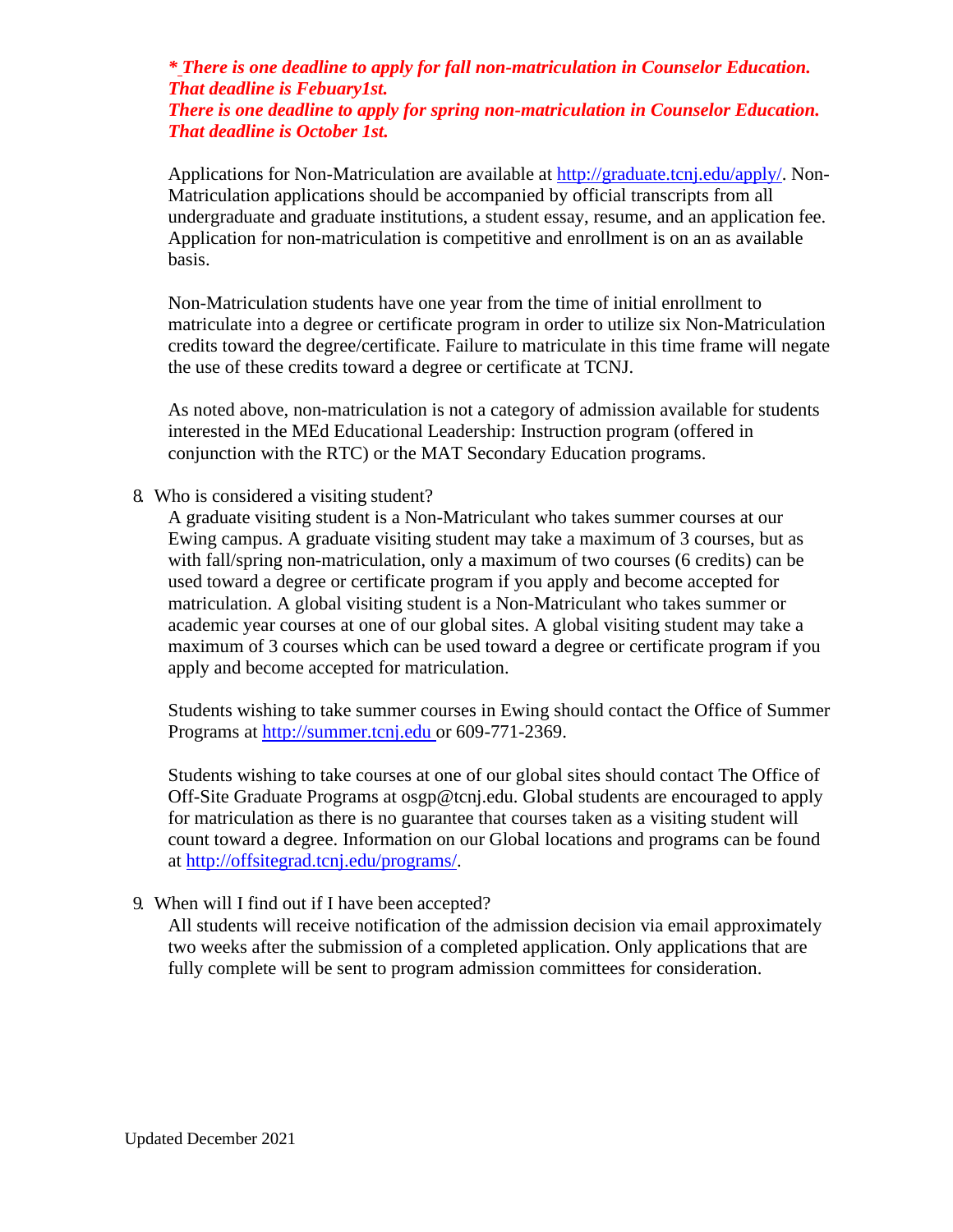#### **Graduate Assistantships**

10. How do I apply for a Graduate Assistantship, and when will I know if I receive one?

The Graduate Assistantship application becomes available online in January of each year and can be found at [http://graduate.tcnj.edu/graduate-assistantships/. T](http://graduate.tcnj.edu/graduate-assistantships/)he submission of the application along with resume is due by April 15<sup>th</sup> of each year. Completed applications are filed with the Office of Graduate Studies and are reviewed as needed by faculty and staff from various campus departments and programs prior to the start of each semester. Supervisors from these departments contact candidates directly to arrange interviews. A minimum of a 3.0 cumulative undergraduate GPA is required. Positions are limited and not all those who apply will be hired.

For more information concerning remuneration, please visit [http://graduate.tcnj.edu/graduate](http://graduate.tcnj.edu/graduate-assistantships/)[assistantships/.](http://graduate.tcnj.edu/graduate-assistantships/)

#### **Registration, Course Transfer, and Tuition**

- 11. When are the course registration dates? Course registration periods are posted on the Records and Registration Web site at [http://recreg.pages.tcnj.edu/.](http://recreg.pages.tcnj.edu/)
- 12. How do I know what courses are offered in a given semester? Students should consult with their advisers to confirm course offerings. Graduate course offerings are available online through PAWS.
- 13. What is the cost of tuition? Are there other fees? For the College's tuition and associated fees tables, please see [http://studentaccounts.tcnj.edu/tuition-fees/.](http://studentaccounts.tcnj.edu/tuition-fees/)

Accepted matriculants are required to submit a \$100.00 non-refundable enrollment deposit upon acceptance in order to secure their place in the incoming class. \*Enrollment Deposit may vary by program.

For Global Programs tuition and associated fees tables, please see [https://offsitegrad.tcnj.edu/tuition-and-payment-information/.](https://offsitegrad.tcnj.edu/tuition-and-payment-information/)

14. How do I transfer credits from other institutions?

A maximum of twelve graduate credits may be accepted pending departmental approval. Individual graduate programs may have lower transfer limits due to accreditation or licensing requirements. Transfer courses must be applicable to the student's current program of study, courses must be applicable to the student's current program of study, and have been completed at an institutionally accredited graduate institution within the last six years with a grade of B or higher. The Course Authorization Form is available at recreg.pages.tcnj.edu/forms and completed forms should be submitted to Records and Registration in Green Hall 112.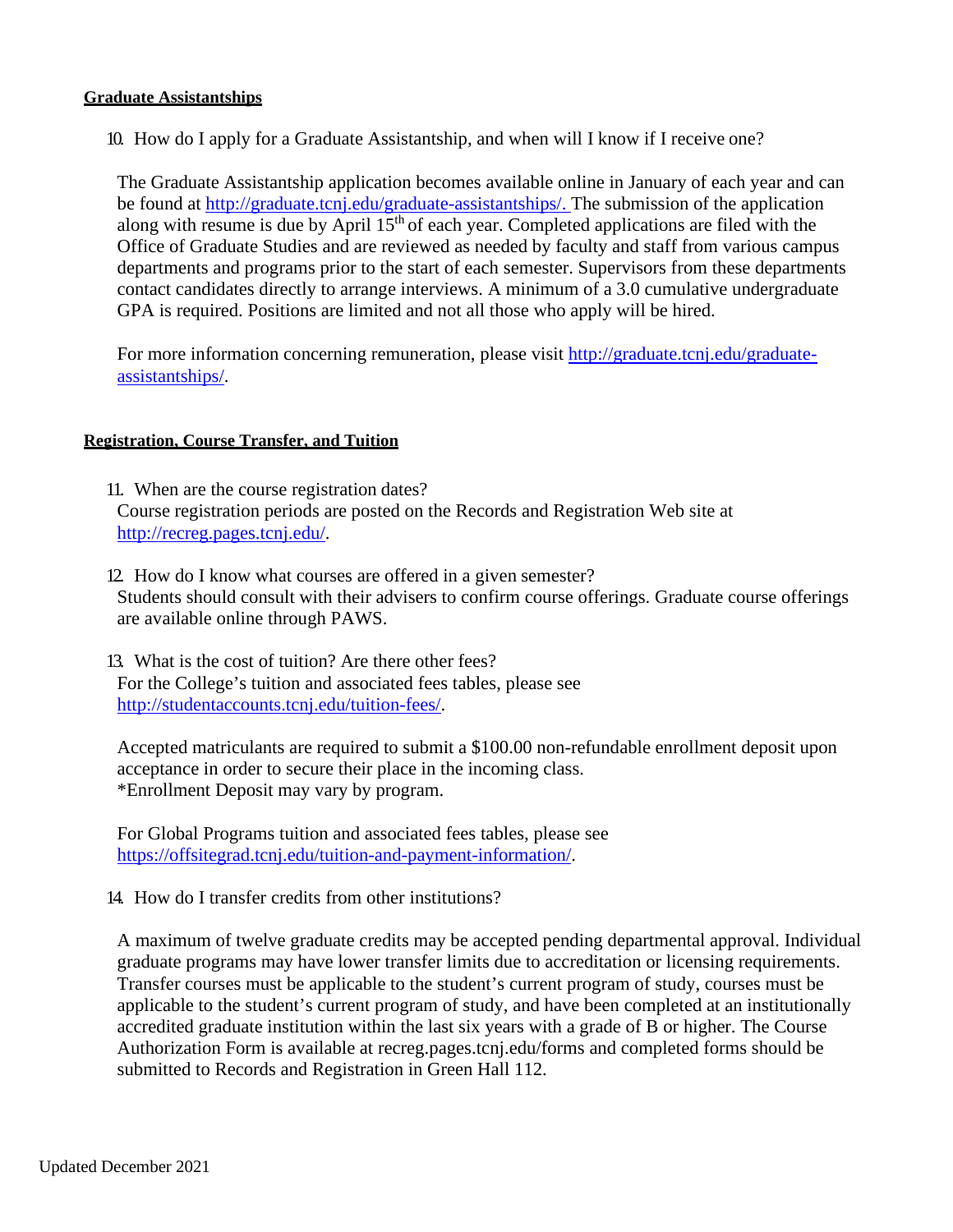#### **Miscellaneous**

15. What if I need to take a leave of absence, withdraw, or defer my acceptance?

#### Withdraw & Leave of Absence

A student who wishes to leave the College and withdraw from all courses must complete an Intent to Withdraw form before the last four sessions of the course. Students who neglect to follow this procedure will receive a failing grade for any course they cease to attend. Students who withdraw from the College before the midpoint of the semester will be given a grade of WD in all courses. Withdrawal after that will result in the instructors' assigning the grade of WP (which does not affect a student's GPA), or WF (which is calculated as an F in a student's GPA). A student may not withdraw from the College in the last three weeks of a semester. The College Withdraw form is available online at recreg.tcnj.edu/ Student-withdrawal-process. Eligibility for refunds will be determined by the date on which the completed Intent to Withdraw form is received. The amount of the refund is based on the date of withdrawal. Dates for the end of each semester's withdrawal period are listed on the Office of Records and Registration Web site, [www.tcnj.edu/~recreg/](http://www.tcnj.edu/%7Erecreg/) calendars/index/html. It is the student's responsibility to withdraw officially from the College. Failure to withdraw formally may result in failing grades, dismissal, and additional financial obligations.

#### Deferral

Matriculated students planning to defer after acceptance can do so for up to one academic year from the term of admission and must submit a request in writing to the Office of Graduate Studies via e-mail at [graduate@tcnj.edu.](mailto:graduate@tcnj.edu) Non-Matriculants cannot defer their application, but must reapply to the desired term.

16. What if my name or address changes?

Address and name changes are not automatically updated with the submission of an application for graduate school. If your name or address changes after submission of your application:

Address Change – You may update your address online through PAWS. Please note that this will not change or update your residency status if you are moving into or out of state or country; you must complete the Residence Analysis Form with the Office of Records and Registration, available at [https://recreg.tcnj.edu/forms/.](https://recreg.tcnj.edu/forms/)

Name Change – You may go online to https://recreg.tcnj.edu/forms/, print and complete the Change of Name form. You must attach a **photocopy** of a new Social Security card, **or** marriage license, **or** other legal document to the notarized document. You may present this information in-person, by fax, or by mail to the Office of Records and Registration, Green Hall 112. The photocopy of the document will not be returned.